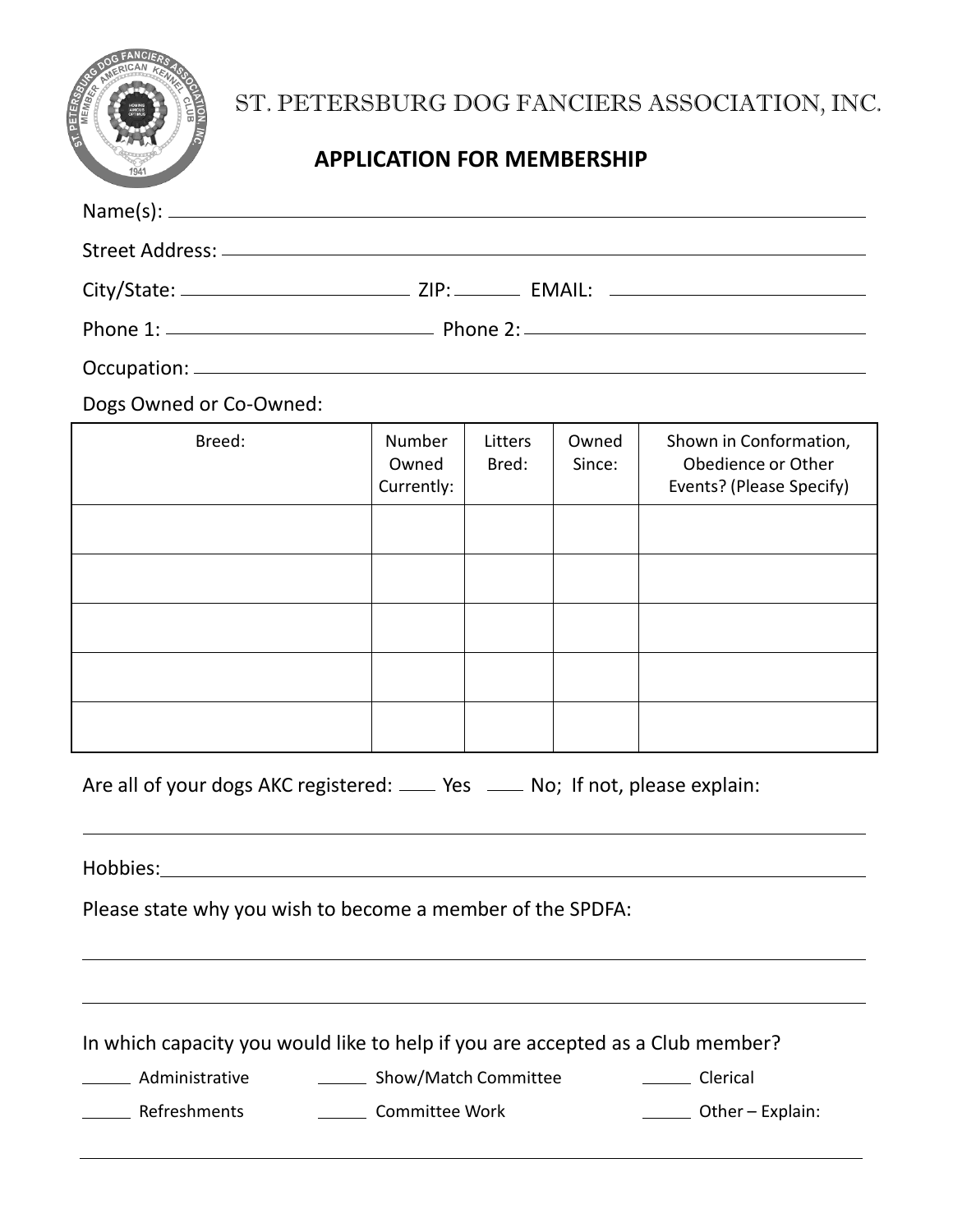| Have you been, or are you now, a member of any other dog club? _____ Yes _____ No                                             |  |  |  |  |
|-------------------------------------------------------------------------------------------------------------------------------|--|--|--|--|
| If yes, please provide names of clubs and years of membership:                                                                |  |  |  |  |
|                                                                                                                               |  |  |  |  |
|                                                                                                                               |  |  |  |  |
| Have you ever been suspended from the privileges of the American Kennel Club, Inc.?<br>Yes ______ No; If yes, please explain: |  |  |  |  |
|                                                                                                                               |  |  |  |  |
| PLEASE READ CAREFULLY BEFORE SIGNING                                                                                          |  |  |  |  |

**My signature below certifies that I agree to the following:**

- **A. I will not engage in wholesaling of litters, or individual sales of puppies or adult dogs to pet shops, pet dealers, catalog houses, regardless of quality or ability to register dog(s).**
- **B. I will not allow my stud dog to be used as a sire of a litter that is to be sold as described under A.**
- **C. I hold that such behavior is against the best interest of the SPDFA and pure bred dogs in general.**
- **D. I will abide by the Constitution and By-Laws of the SPDFA and the Rules of the American Kennel Club, Inc.**

SIGNATURE OF APPLICANT **Example 20 and 20 and 20 and 20 and 20 and 20 and 20 and 20 and 20 and 20 and 20 and 20** 

**PLEASE NOTE:**

**Dues must accompany this application.** If the application is not accepted, payment will be refunded.

**Two endorsements are required.** Please use the attached page three of this application.

**Applicants must attend at least three (3) meetings before they will be considered for membership.**